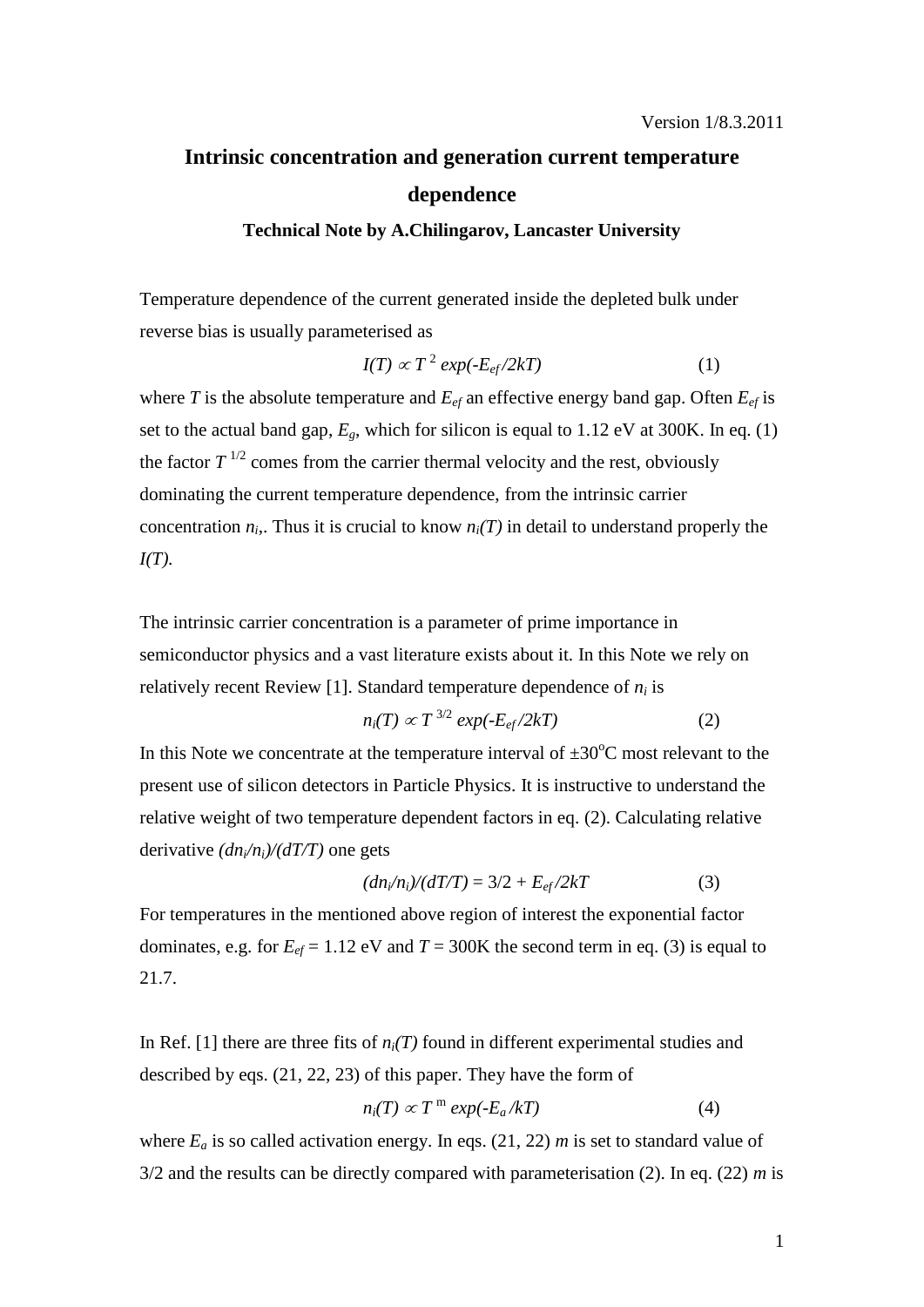a free parameter of the fit and has the value of 2.365. At any temperature, T, the dependence (4) can be converted to the equivalent one with *m*=3/2 and activation energy  $E_a^{eq}$ . Denote  $E_a^m$  the activation energy for the parameterisation (4) with specific *m* and require that the relative derivative of it is equal to that for  $m = 3/2$ . As a result one gets

$$
(dn_i/n_i)/(dT/T) = 3/2 + E_a^{eq}/kT = m + E_a^{m}/kT
$$
 (5)

from which it follows

$$
E_a^{eq} = E_a^{m} + (m-3/2) kT
$$
 (6)

The activation energy in eq. (22) of Ref.[1] is *k*\*6733K = 0.580 eV and *m*=2.365. Using the relation (6) one obtains at *T*=273K the equivalent activation energy of 0.601 eV for  $m=3/2$ . Since as discussed above the contribution of  $T^m$  term to the temperature dependence is relatively small the conversion calculation made by eq. (6) at  $0^{\circ}$ C may be considered valid also in some temperature interval around it.

The activation energy values in eqs.  $(21, 22)$  of Ref.1 are 0.605 and 0.603 eV respectively. Combining them with the value of 0.601 eV obtained above one gets the average experimental value of  $E_a = 0.603 \pm 0.002$  eV where the uncertainty covers all three experimental values. Therefore the experimental value for the effective gap is

$$
E_{ef} = 2E_a = 1.206 \pm 0.004 \text{ eV}.
$$
 (7)

At first glance this result is incompatible with the experimental values of  $E<sub>g</sub>$ , which according to Table 1 of Ref.1 are 1.1242 eV at 300K and 1.1367 eV at 250K. However more thorough analysis shows that in fact there is no inconsistency.

Consider the expected temperature dependence

$$
n_i(T) \propto T^{3/2} \exp(-E_g/2kT) \tag{8}
$$

and take into account the fact that the band gap energy,  $E_g$ , is also a function of temperature. For a given temperature the relative gradient is

$$
(dn_i/n_i)/(dT/T) = 3/2 + E_g(T)/2kT - (dE_g/dT)/2k
$$
\n(9)

If the temperature dependent  $E_g$  is replaced in eq.(8) by a constant parameter  $E_{ef}$  then the relative gradient will be

$$
(dn_i/n_i)/(dT/T) = 3/2 + E_{ef}/2kT
$$
 (10)

Comparing eqs. (9) and (10) one gets for *Eef* :

$$
E_{ef} = E_g(T) - T \left( dE_g/dT \right) \tag{11}
$$